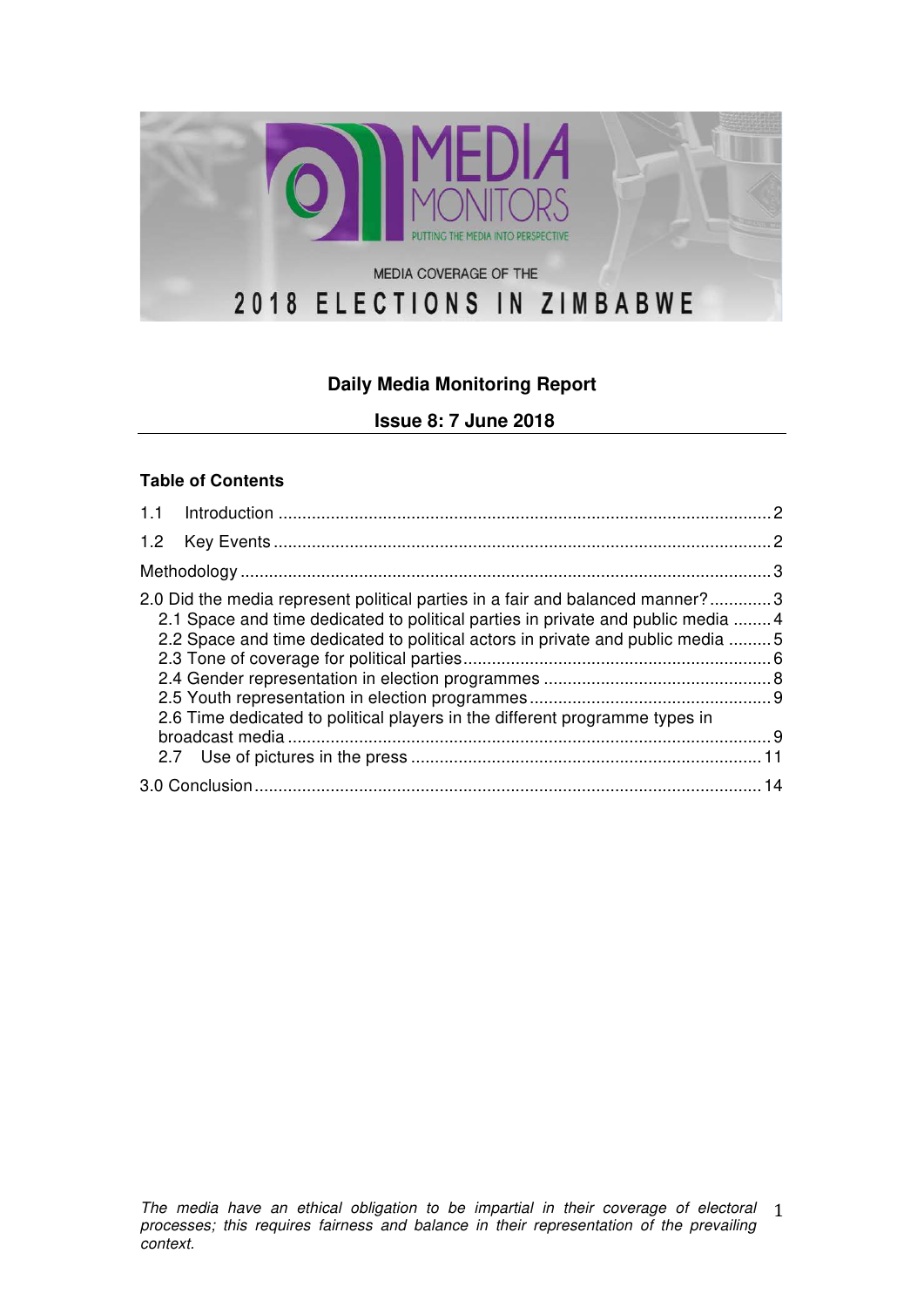## **1.1 Introduction**

This eighth media monitoring report on the 2018 elections highlights trends in the media's performance in their coverage of elections. The study assessed the level to which the media is fair and balanced in representing political players.

The report covers issues reported by the media on the eighth day of the election period – 7 June 2018.

## **1.2 Key Events**

On this day,

- ZEC held an induction workshop in Bulawayo for aspiring candidates to appraise them on nomination court requirements and procedures.
- § Questions raised by opposition MPs on whether ZANU PF's recently imported campaign material paid customs duty.
- MDC-T (NC) Binga North Legislator said some of the electoral reforms that his party are seeking from ZEC are administrative and do not require authority from parliament to implement.

In campaign news;

- MDC Alliance to launch 2018 policy document under the theme, "Behold the new change that delivers".
- FLOANP President Egypt Dzinemunhenzva says his party will hold its manifesto and campaign launch after the sitting of nomination courts.
- ZANU PF and MDC Alliance presidential candidates will both hold rallies in Masvingo over the weekend.
- The presidential campaign seems to have turned to economic issues with candidates addressing economic development. President Mnangagwa has been on a visit of numerous industrial sites and has promised to reopen closed companies while Nelson Chamisa had a meeting with British Investors whom he apprised on his proposed government business policy.
- ZANU PF stalwart Tshinga Dube held a meeting with women in Makokoba constituency who were encouraged to vote for Emmerson Mnangagwa so that they can complete the development initiatives they have begun.
- Coverage of ZANU PF's march showed two different sides as that of the MDC Alliance's demonstration yesterday, the media gave two separate pictures of the march.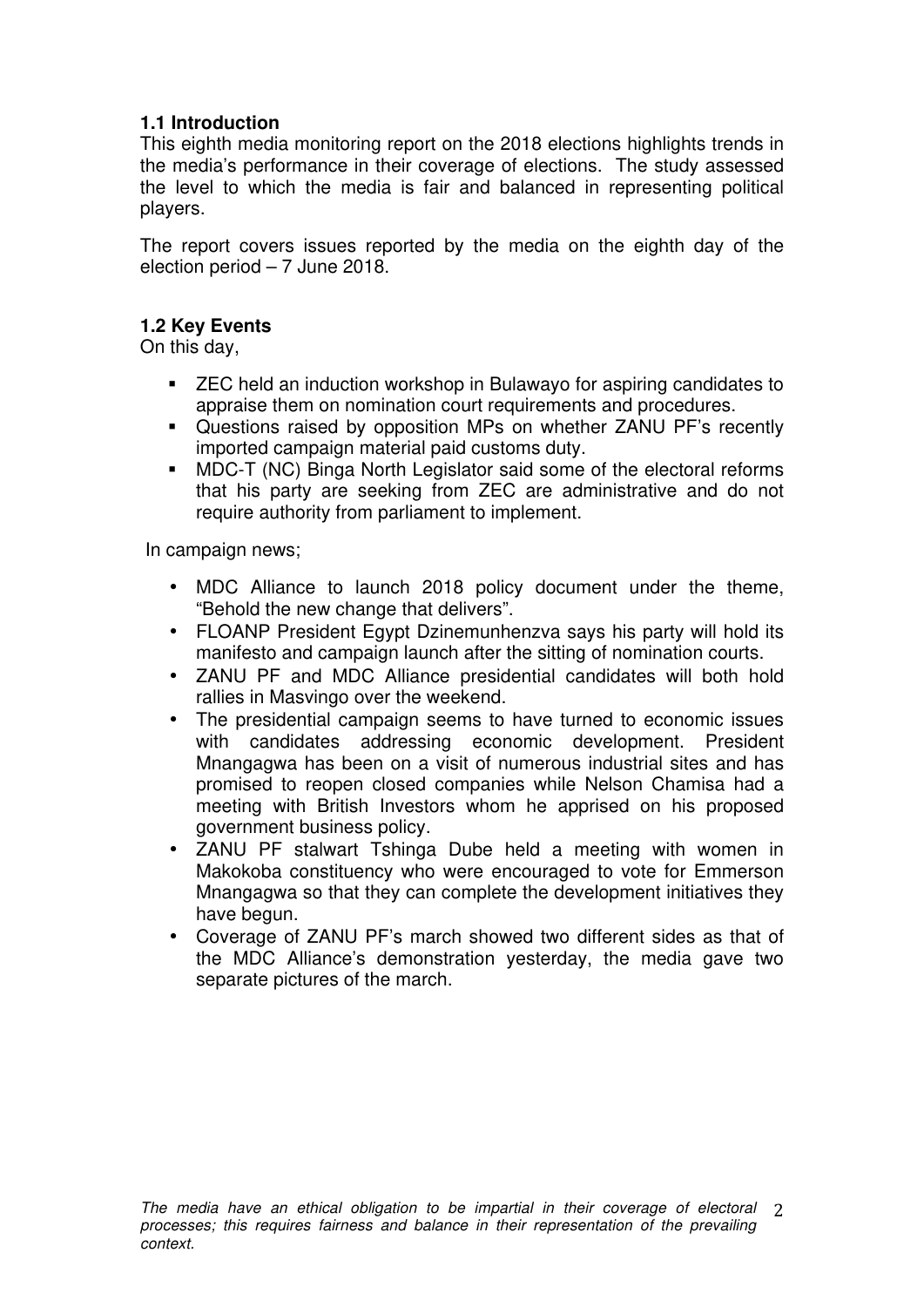## **1.3 Media Monitored**

| <b>News Platform</b>    | <b>Print</b>                                      | Broadcast (6-10pm)                           |
|-------------------------|---------------------------------------------------|----------------------------------------------|
| <b>Public media</b>     | The Herald<br>$\bullet$<br>Chronicle<br>$\bullet$ | <b>ZTV</b><br><b>SFM</b><br>• Radio Zimbabwe |
| <b>Commercial radio</b> |                                                   | <b>Star FM</b><br><b>ZiFM</b>                |
| Private media           | <b>Daily News</b><br><b>NewsDay</b><br>$\bullet$  |                                              |

#### **Methodology**

Monitoring aims to quantify and qualify time dedicated to political parties by the media. The quantitative analysis measures the total amount of space  $\rm (cm^2)$  and time (seconds) devoted to politicians and political parties by the media. The analysis also evaluates representations of political actors by gender and age as well as the type of programmes in which they are featured.

For print media, the monitored sample includes articles published in the following sections: front page, local news, and political/election news. Monitoring also focuses on editorial pages and letters to the editor sections. Monitoring does not include articles published in the business section, sport pages, and entertainment sections

Television and radio channels have been monitored daily during a select time frame, from 6 to 10 pm. All programs have been analyzed during the sampled time period.

#### **2.0 Did the media represent political parties in a fair and balanced manner?**

The number of political parties covered in the local media is increasing gradually, this has seen the space and time occupied by ZANU PF slowly declining from the totals recorded in earlier days. Fourteen political parties were covered on this day. The press seems to be more diverse in its coverage of political parties than the broadcast media. Fourteen parties were featured in the press whilst four appeared in the electronic media.

Tinashe Jonas' Ideal Zimbabwe (IZ) and Joice Mujuru's People's Rainbow Coalition made their first appearances in the media since the election date was proclaimed. Appendix 1 shows a list of political parties that have been covered by the media over the past seven days.

ZANU PF received 59% of the coverage ahead of MDC Alliance's 23% and the National Constitutional Assembly's 7%. The remaining eleven parties were covered in 11% of the coverage.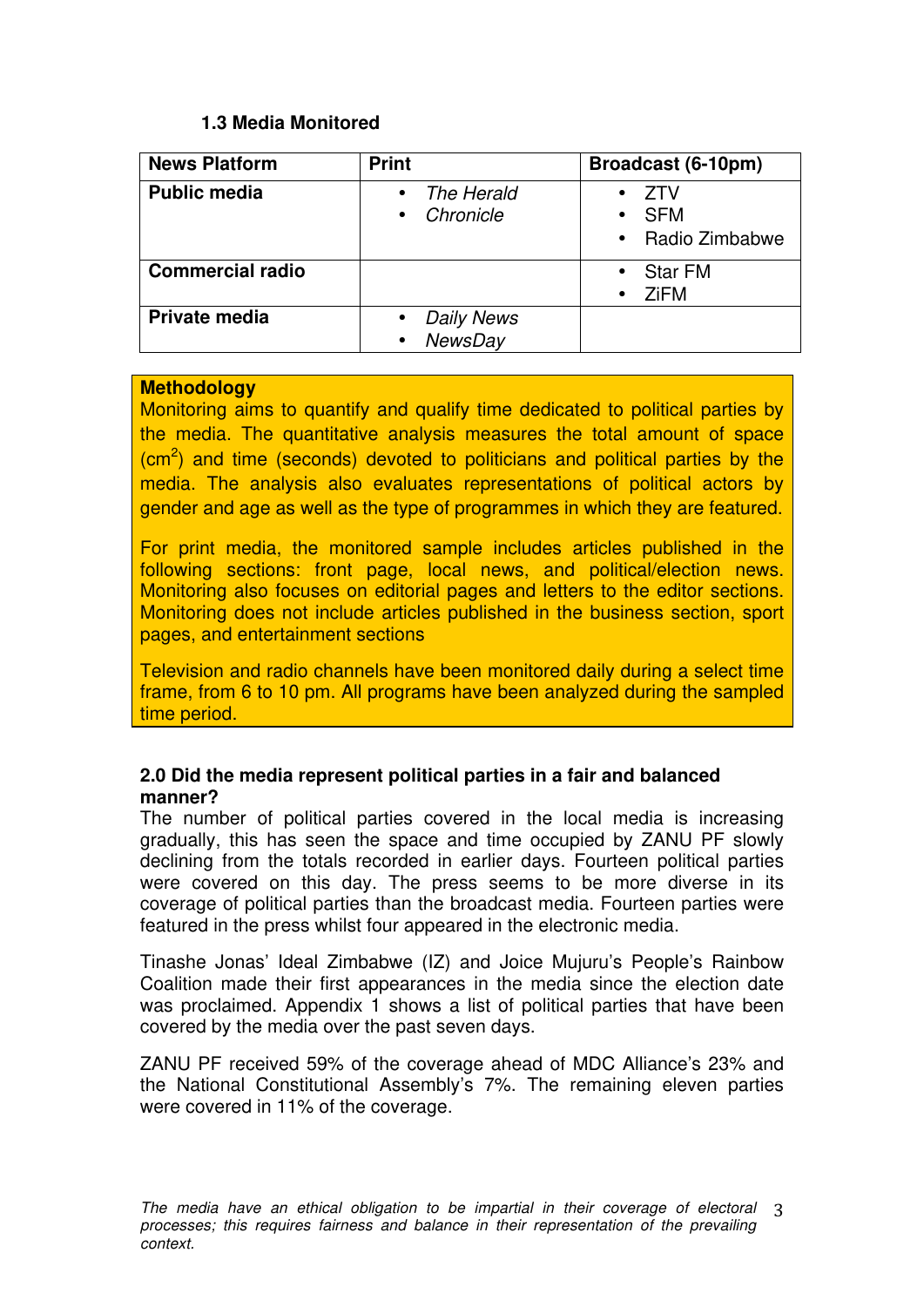#### **2.1 Space and time dedicated to political parties in private and public media**



Space allocated to political parties in the print media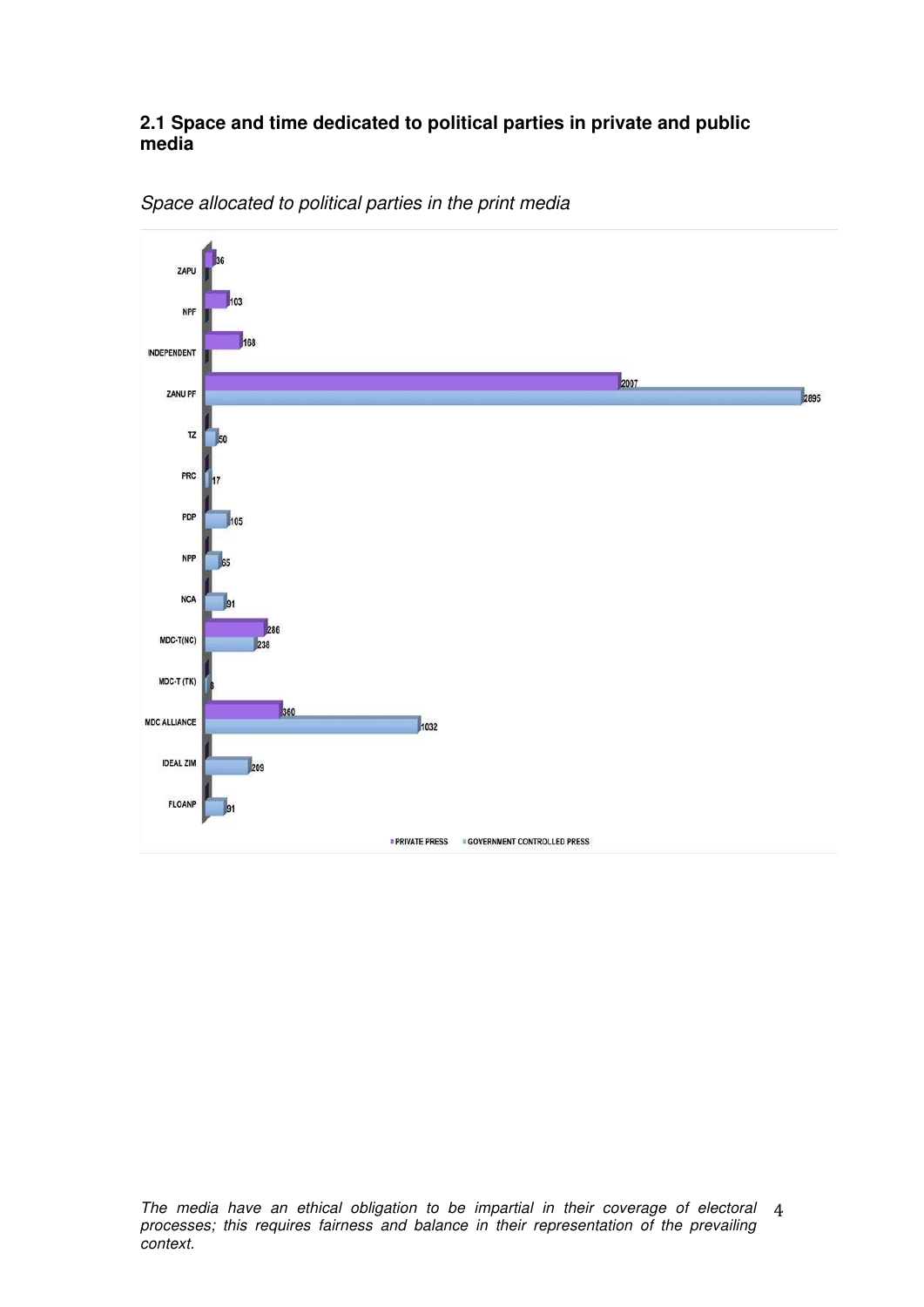

#### Time dedicated to political parties in the electronic media

#### **2.2 Space and time dedicated to political actors in private and public media**

Seventeen political actors were covered in the broadcast media monitored whilst 71 appeared in the print media. The top ten featured political players are represented in the tables below.

| <b>Actor</b>                 | <b>Political Party</b> | Total Space in cm <sup>2</sup> |
|------------------------------|------------------------|--------------------------------|
| Emmerson Mnangagwa           | <b>ZANUPF</b>          | 2402                           |
| <b>Nelson Chamisa</b>        | <b>MDC-Alliance</b>    | 698                            |
| <b>Obert Mpofu</b>           | <b>ZANUPF</b>          | 217                            |
| <b>Tinashe Jonas</b>         | <b>IDEAL ZIMBABWE</b>  | 209                            |
| George Charamba              | <b>ZANUPF</b>          | 168                            |
| <b>Prince Dubeko Sibanda</b> | <b>ZANUPF</b>          | 167                            |
| <b>Evan Mawarire</b>         | <b>INDEPENDENT</b>     | 158                            |
| Sithembiso Nyoni             | <b>ZANUPF</b>          | 149                            |
| <b>Perrance Shiri</b>        | <b>ZANUPF</b>          | 120                            |
| <b>Patrick Chinamasa</b>     | <b>ZANUPF</b>          | 116                            |
| Prosper Mutseyami            | <b>ZANUPF</b>          | 111                            |

Top political actors in the press

The media have an ethical obligation to be impartial in their coverage of electoral 5 
 processes; this requires fairness and balance in their representation of the prevailing context.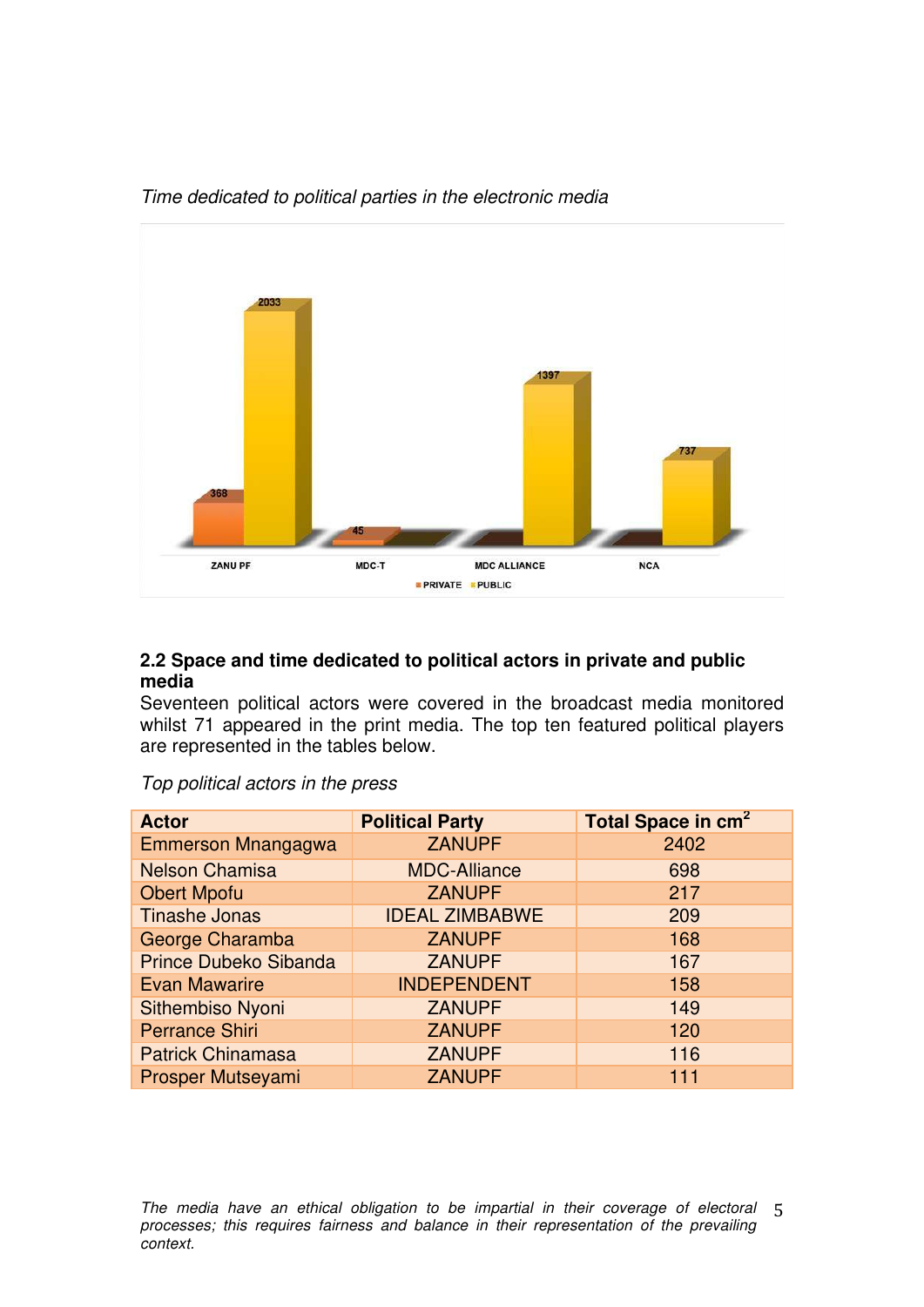Top political actors in the electronic media

| <b>Actor</b>              | <b>Political Party</b> | <b>Total time in seconds</b> |
|---------------------------|------------------------|------------------------------|
| Douglas Mwonzora          | <b>MDC-Alliance</b>    | 1385                         |
| <b>Tendai Chirawu</b>     | <b>ZANUPF</b>          | 977                          |
| Lovemore Madhuku          | <b>NCA</b>             | 737                          |
| <b>Emmerson Mnangagwa</b> | <b>ZANUPF</b>          | 533                          |
| Pupurai Togarepi          | <b>ZANUPF</b>          | 267                          |
| <b>Godwin Gomwe</b>       | <b>ZANUPF</b>          | 90                           |
| <b>Obert Mpofu</b>        | <b>ZANUPF</b>          | 83                           |
| <b>Sthembiso Nyoni</b>    | <b>ZANUPF</b>          | 82                           |
| Joram Gumbo               | <b>ZANUPF</b>          | 79                           |
| <b>Amon Murwira</b>       | <b>ZANUPF</b>          | 75                           |

#### **2.3 Tone of coverage for political parties**

Parties covered in the government controlled press received coverage that was mostly neutral while MDC-T and Ideal Zimbabwe received coverage that was negative. ZANU PF received most of the positive coverage.

Tone of coverage in the government controlled press



In the privately owned press ZANU PF received the most coverage that was negative and neutral, whilst MDC Alliance received the most positive coverage.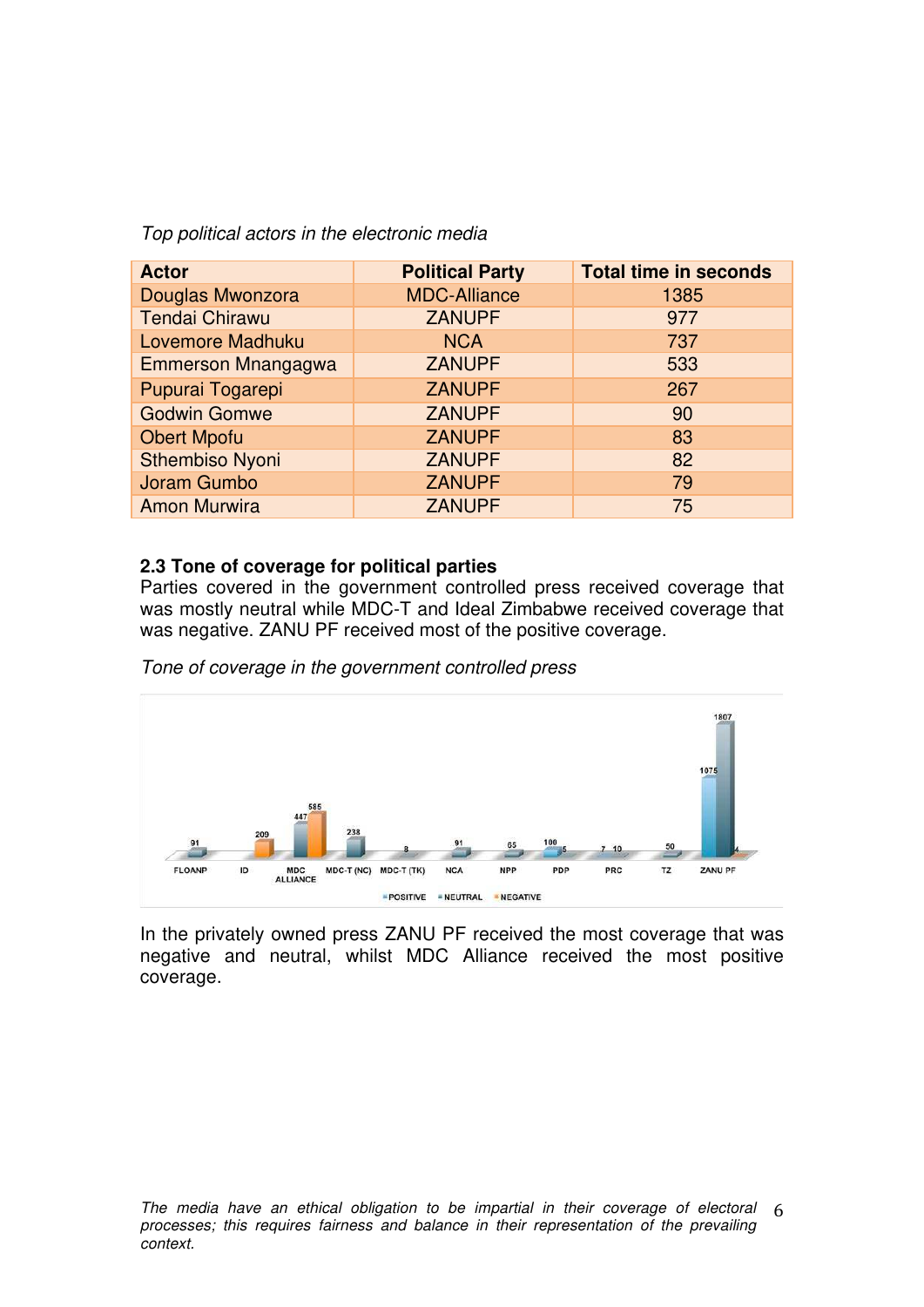



On ZBC, three parties were covered, of these MDC Alliance received negative coverage whilst NCA and ZANU PF received neutral coverage.



ZBC tone of coverage

Commercial radio stations gave coverage to two political parties, of these MDC-T (NC) received neutral coverage whilst ZANU PF was mainly portrayed positively.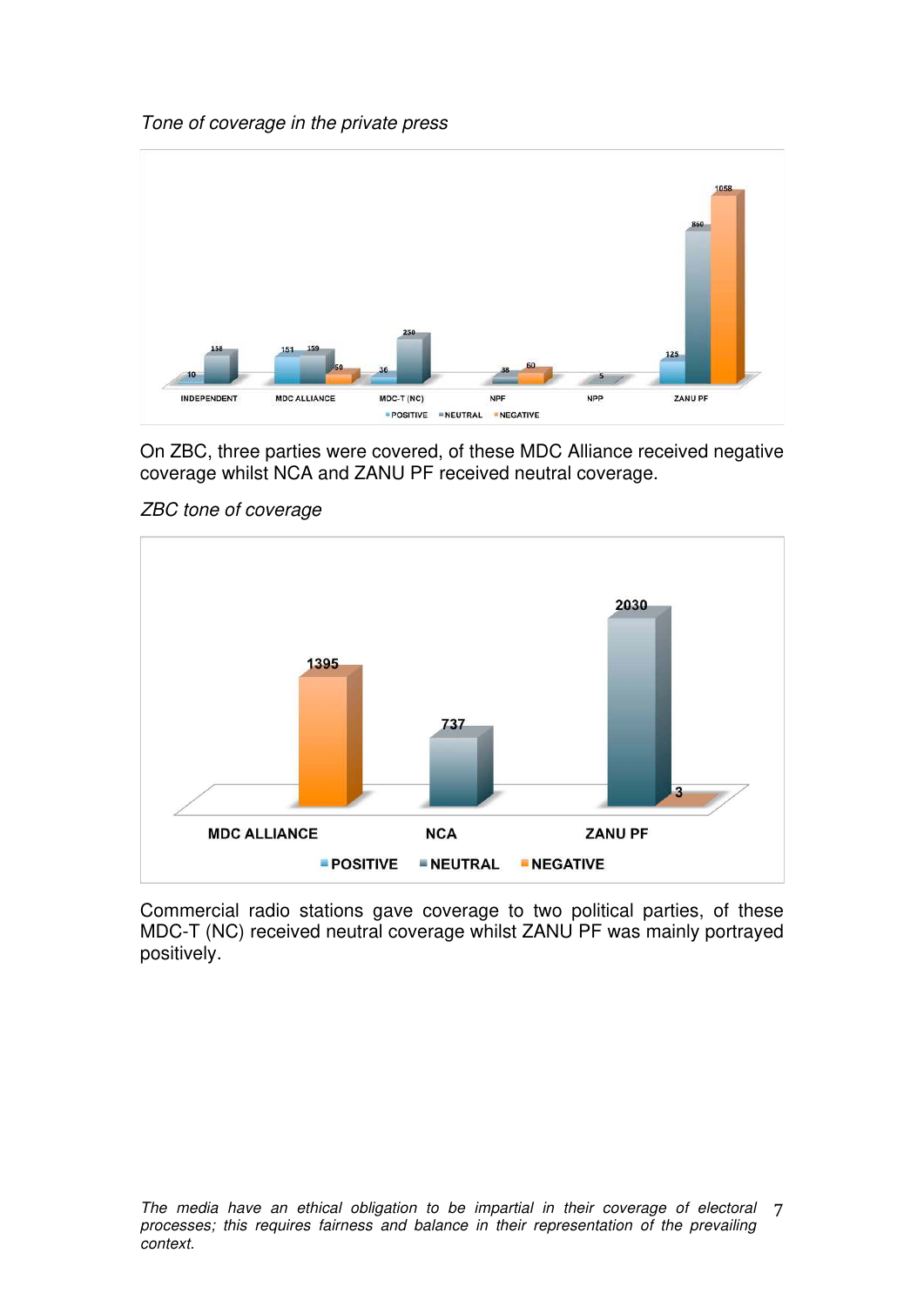## Commercial radio stations' tone of coverage



## **2.4 Gender representation in election programmes**

Even though women politicians continue to be marginalised by the media, there was a 5% increase in their visibility from 3% to 8% of the total coverage of men and women. This was largely due to the 21% coverage of women recorded by commercial radio stations monitored. Men however continue to feature the most on all platforms.



Gender representation in both the private and public media

The media have an ethical obligation to be impartial in their coverage of electoral 8 processes; this requires fairness and balance in their representation of the prevailing context.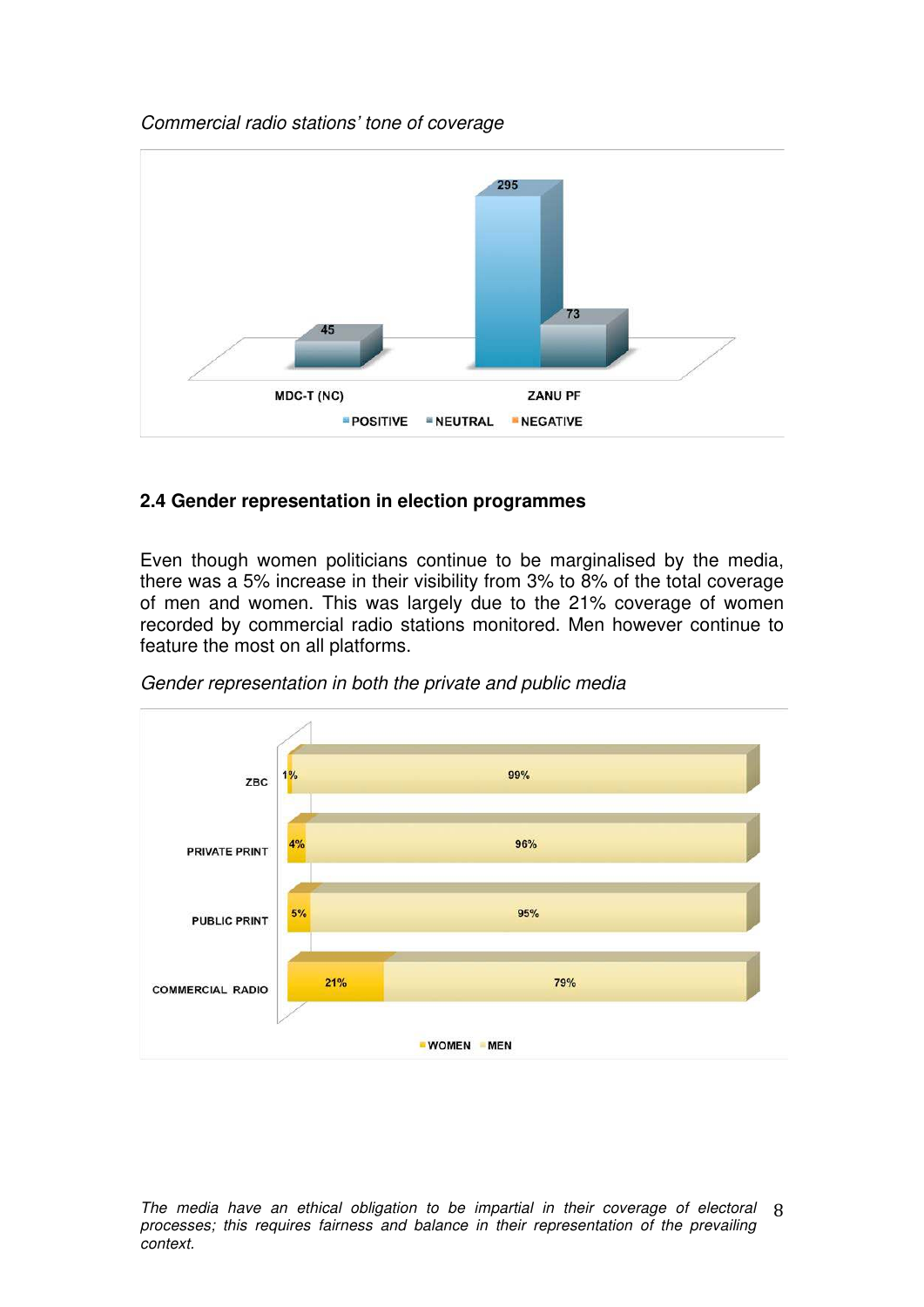## **2.5 Youth representation in election programmes**

While there have been some youth issues raised in the media, older people have been speaking on behalf of the youths. Only 10cm<sup>2</sup> of space was dedicated to youth voices in the press while in the electronic media youth voices have been scarce.





Representation of youths in the broadcast media



\*Statistics included were for political players where data was available

#### **2.6 Time dedicated to political players in the different programme types in broadcast media**

On the day of monitoring political actors were more visible in current affairs programmes than in the news.

Overall time dedicated to political players in the different programming types

The media have an ethical obligation to be impartial in their coverage of electoral 9 processes; this requires fairness and balance in their representation of the prevailing context.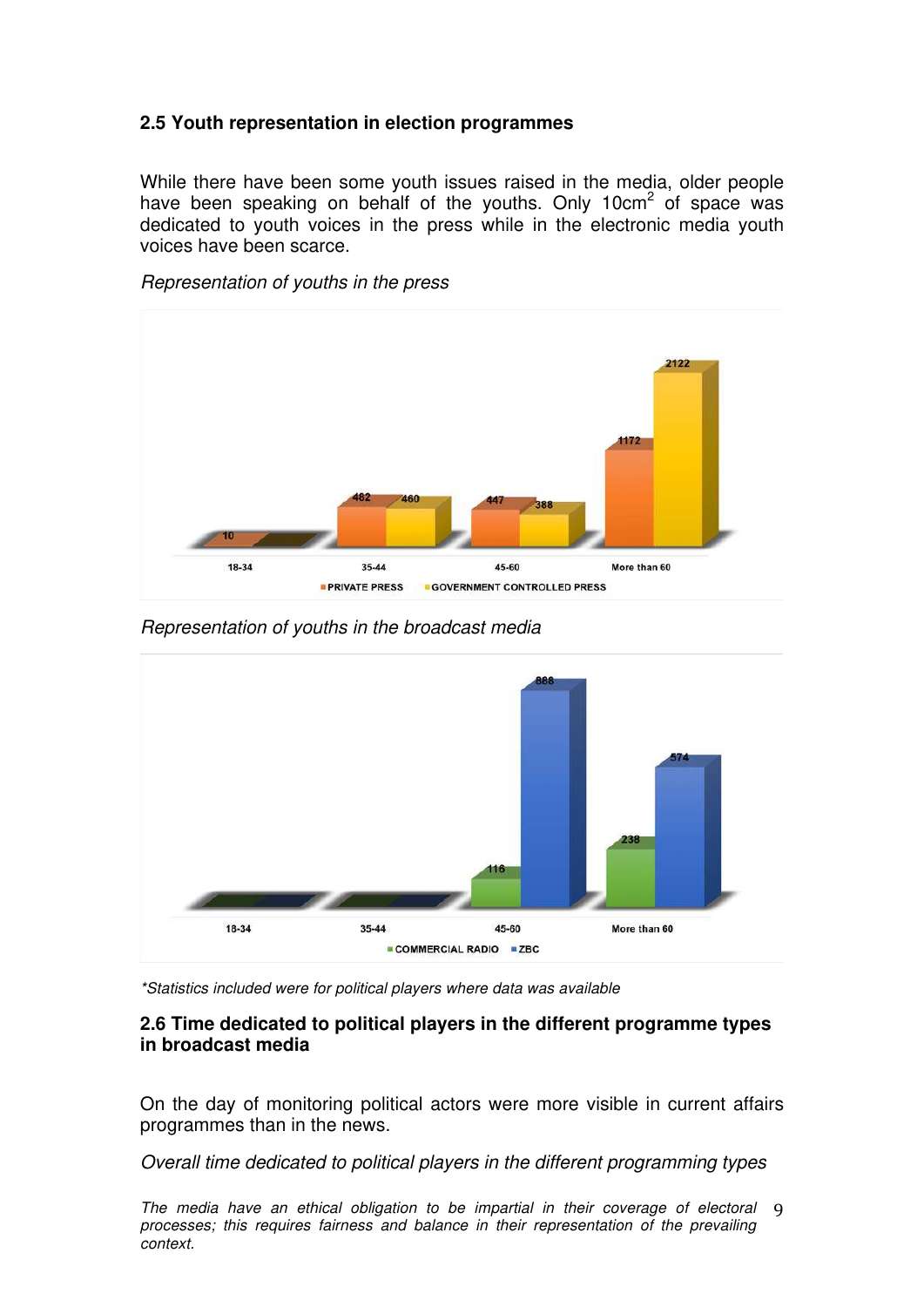

Once again ZBC contained all the coverage of political actors in current affairs programming that was recorded on the day. ZTV carried a programme titled "Election 2018", which discussed the progress made by President Emmerson Mnangagwa since he assumed power in November 2017. The programme was more of a publicity piece for ZANU PF and featured ZANU PF Youth League Secretary for Administration Tendai Chirawu who outlines President Mnangagwa's achievements and his promise to deliver a middle-income economy by 2030.





The media have an ethical obligation to be impartial in their coverage of electoral  $10$ processes; this requires fairness and balance in their representation of the prevailing context.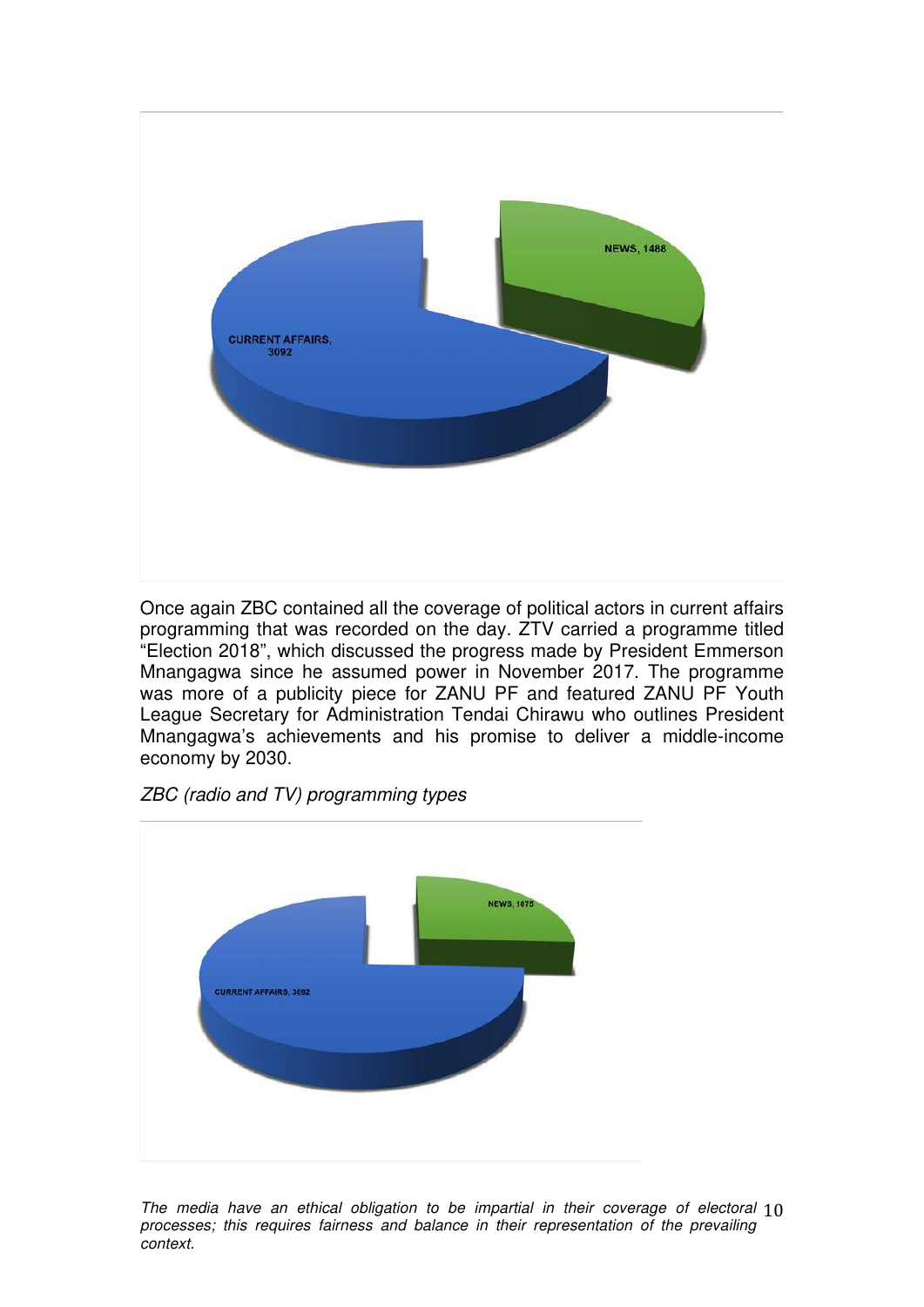On commercial radio, all the coverage of political actors was in the news. No current affairs programmes were recorded during prime time on the monitored stations.





## **2.7 Use of pictures in the press**

Coverage of ZANU PF's march for peace was a reflection of the challenges recorded yesterday when the media covered MDC's demonstrations for electoral reforms. The media used pictures to feed their narrative about the legitimacy of the march.

NewsDay reported that the march had "flopp $ED<sup>1</sup>$ " and attributed its failure to ZANU PF leader Emmerson Mnangagwa. The private papers (Daily News and NewsDay) took a cue from the government-controlled papers and focused on "low turnout" of the march as proof of its failure. Daily News carried a small picture on Page 3 of the march along with a headline that read, "Turnout blow for ZANU PF".

<sup>&</sup>lt;sup>1</sup> FloppED: Chaotic Mnangagwa demo fails

The media have an ethical obligation to be impartial in their coverage of electoral 11 processes; this requires fairness and balance in their representation of the prevailing context.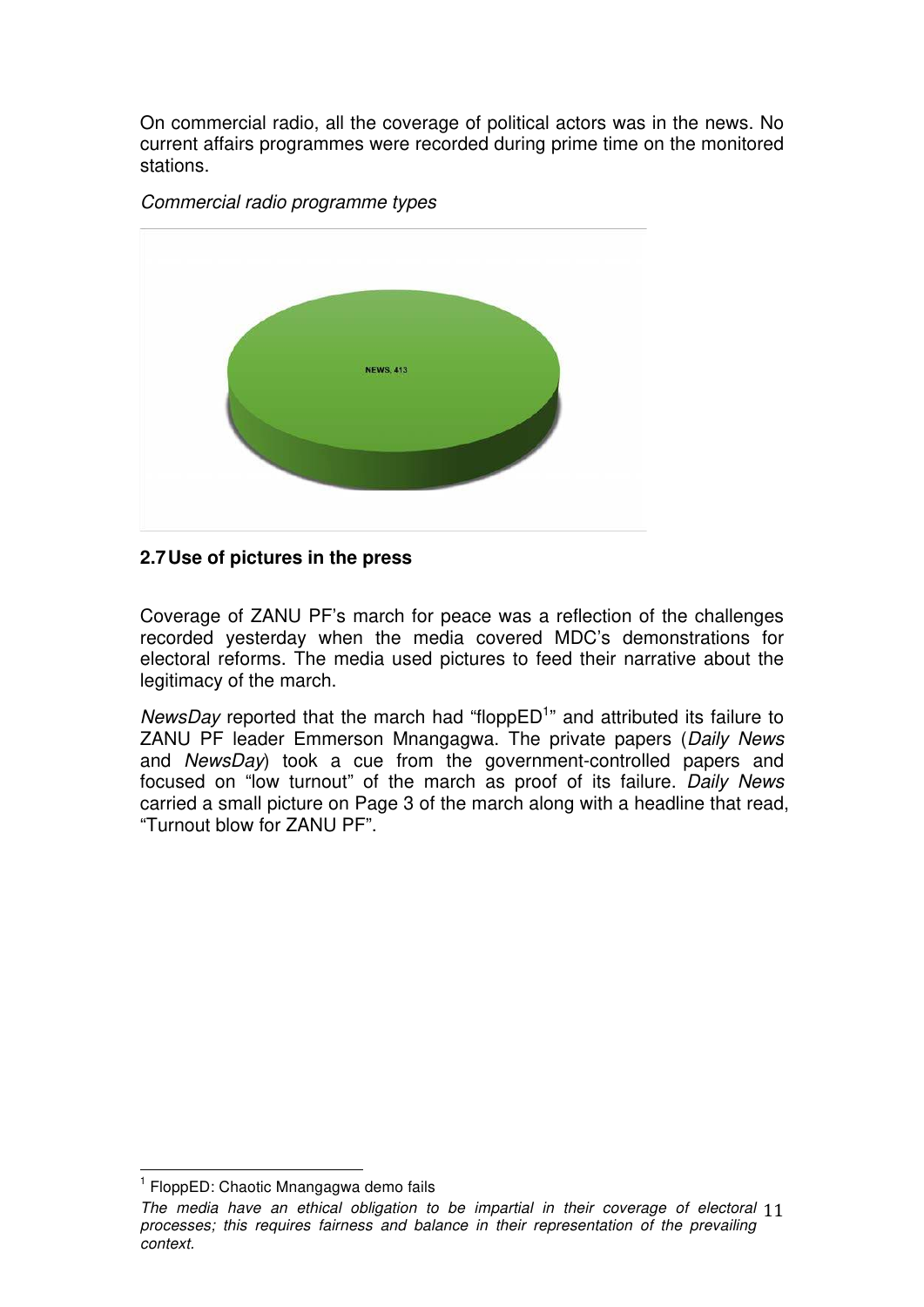**PICTURE 1:** Page 1 of the NewsDay showing and Image of Emmerson Mnangagwa



The media have an ethical obligation to be impartial in their coverage of electoral 12 processes; this requires fairness and balance in their representation of the prevailing context.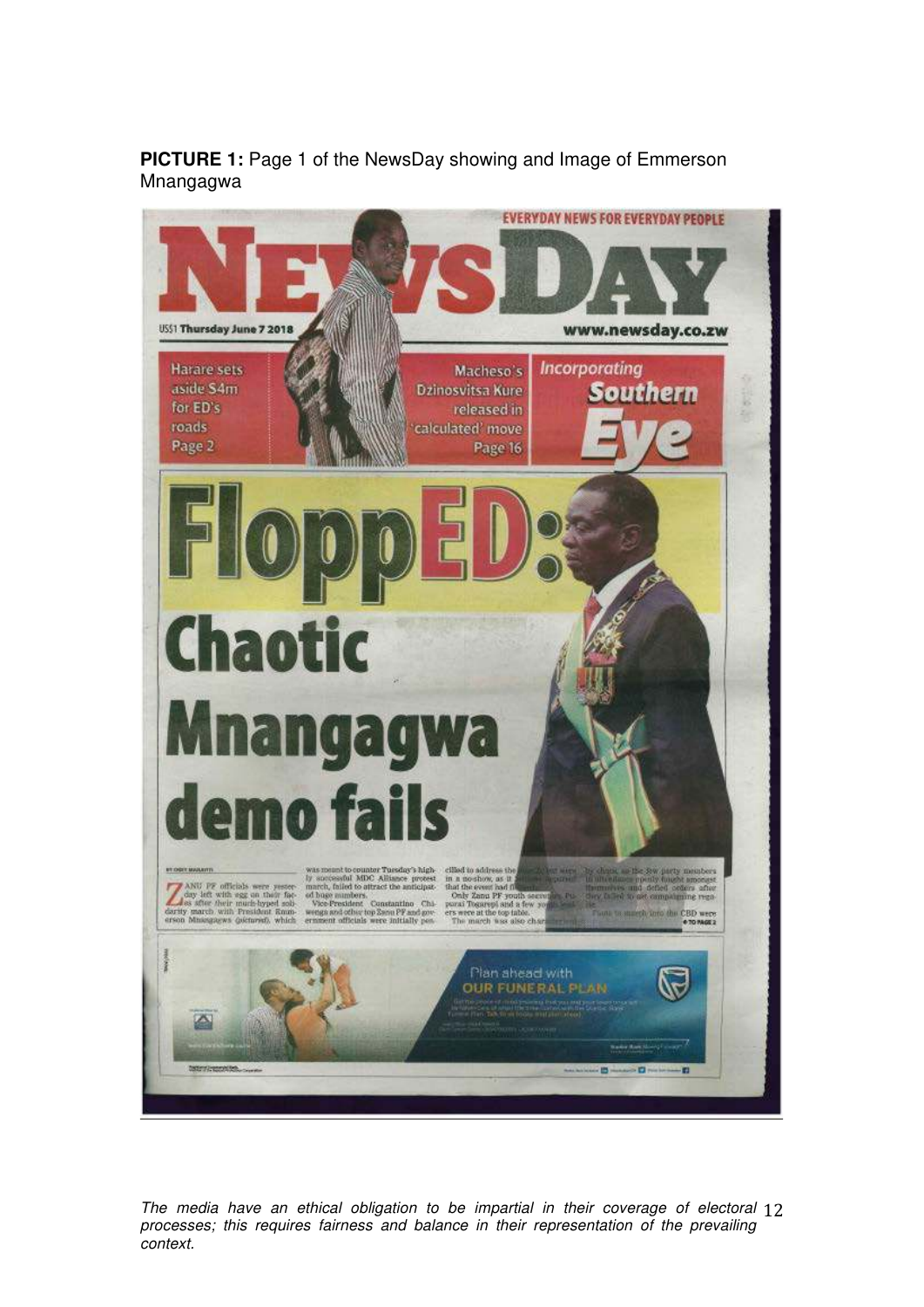In the government controlled media, even though the story of the march made the front page, a picture of the march only appeared on page 3 showing an acute angle of a more sizeable crowd than that was shown the previous day of the opposition.

**PICTURE 2:** Page 3 of The Herald showing and Image of ZANU PF's March for Peace



The media have an ethical obligation to be impartial in their coverage of electoral 13 processes; this requires fairness and balance in their representation of the prevailing context.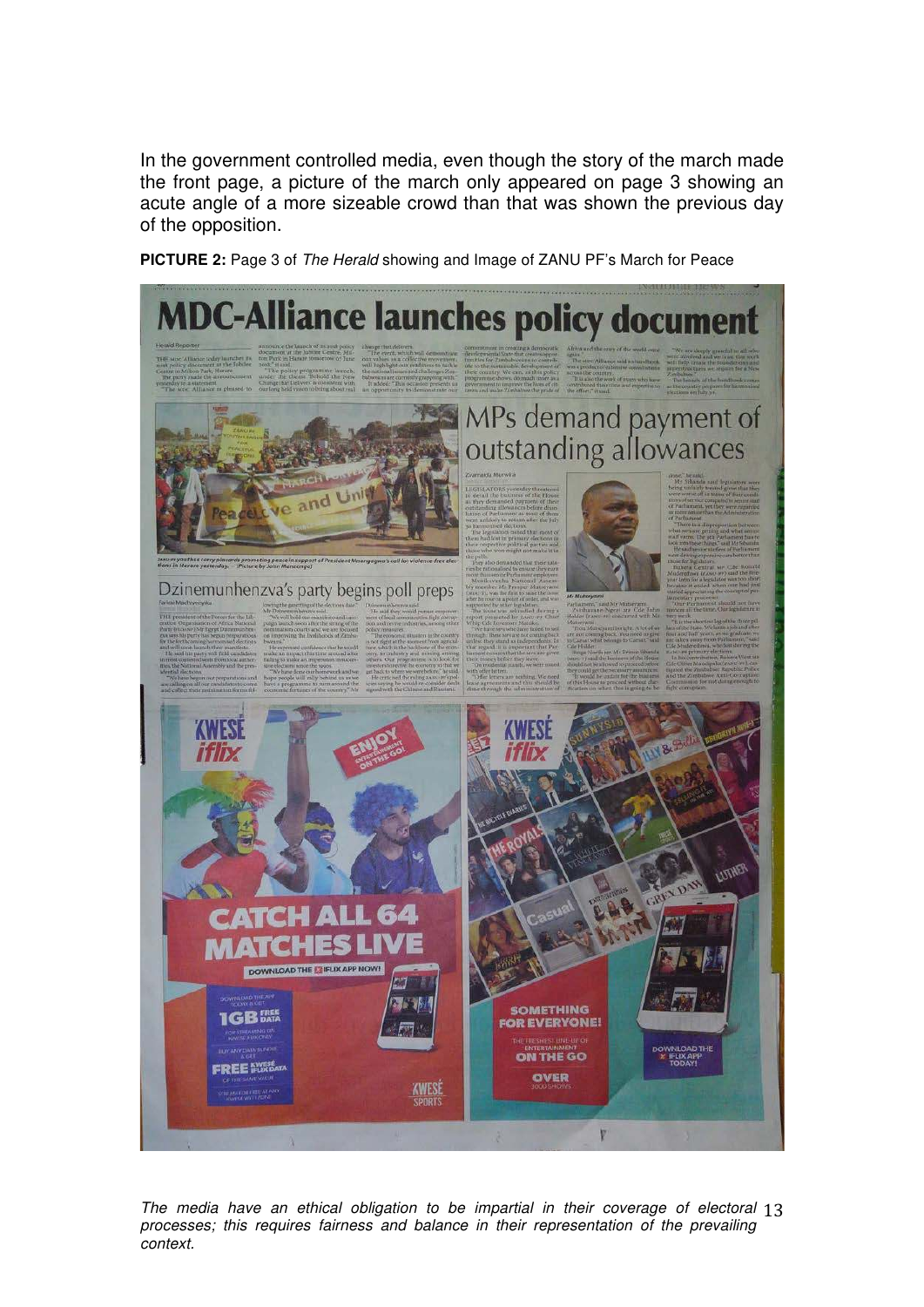The local media's efforts to outdo each are costing the readers the truth about the reality of different parties' campaigns. They appear to be portraying a particular image of the parties that is a version of the truth, which is a disservice to their mandate to objectively inform the public.

## **3.0 Conclusion**

On the eighth day of monitoring, there has been an increase in the plurality of political voices heard in the media, which is a step closer to meeting the legal expectations of election reporting. There however continues to be a challenge in the manner in which the media has consistently portrayed certain parties through their tone of coverage. ZANU PF barely receives negative coverage in the state controlled media and the commercial radio stations while the MDC Alliance have been negatively portrayed on these platforms. The same can be said of the privately owned media, which has to an extent carried more negative coverage of the ruling party.

ZEC needs to step in and remind the media that partisan coverage will not serve citizens as the country heads towards elections as it is retrogressive and goes against the dictates of the Electoral Act.